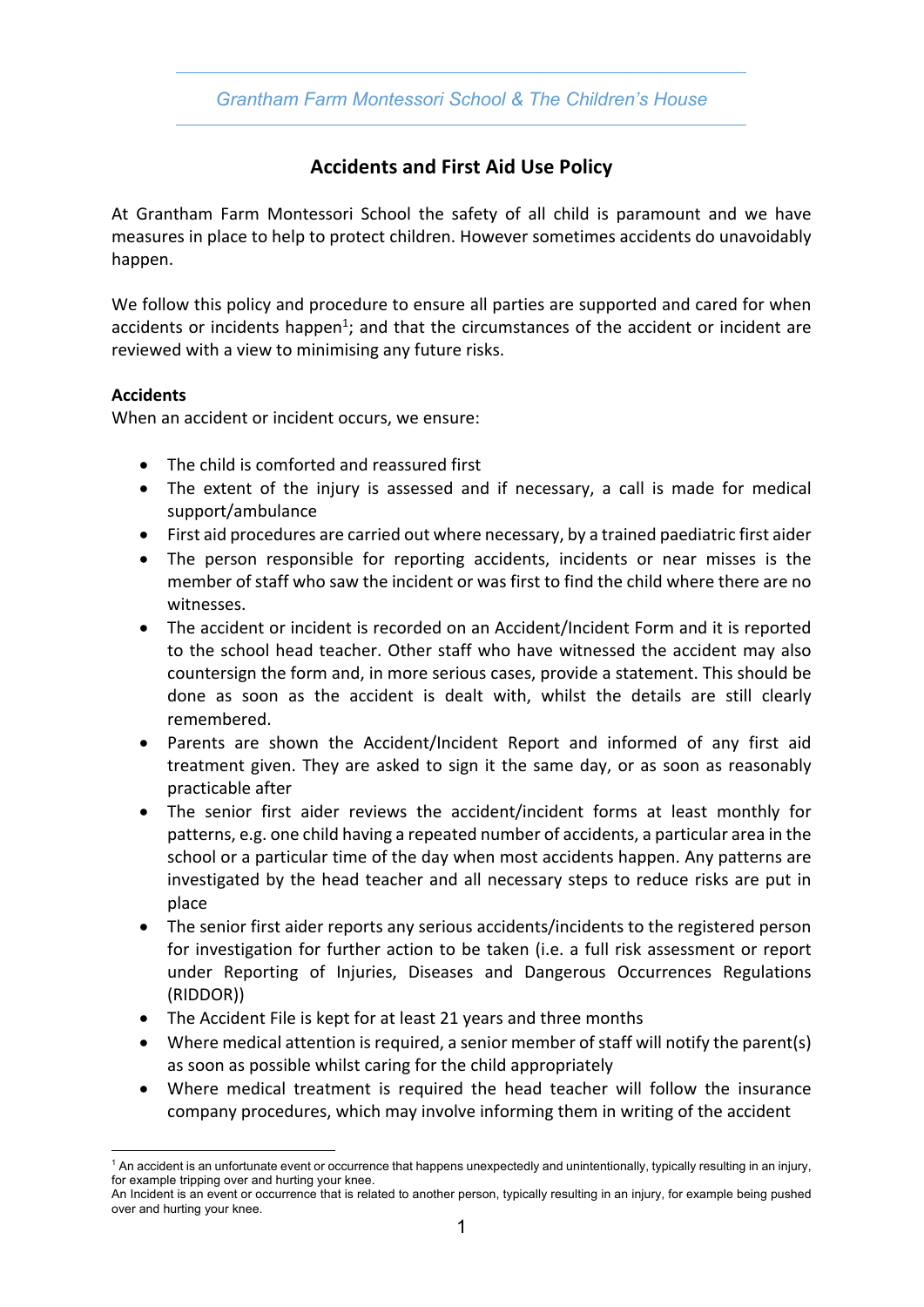• The head teacher will report any accidents of a serious nature to Ofsted and the local authority children's social care team (as the local child protection agency), where necessary. Where relevant such accidents will also be reported to the local authority environmental health department or the Health and Safety Executive and their advice followed. Notification must be made as soon as is reasonably practical, but in any event within 14 days of the incident occurring.

Location of accident files: In the red folder in the classroom (locked away in the filing cabinet out of hours)

Contact Details:

| Organisation                                               | Contact                       |  |
|------------------------------------------------------------|-------------------------------|--|
| Ofsted                                                     | 0300 123 1231                 |  |
| Local authority children's social care team                | 0300 555 1384 / 0300 555 1373 |  |
| Local authority environmental health department            | 01256 844 844                 |  |
| <b>Health and Safety Executive</b>                         | 0333 696 5739                 |  |
| RIDDOR report form http://www.hse.gov.uk/riddor/report.htm |                               |  |

## **Head injuries**

If a child has a head injury in the setting then we will follow the following procedure:

- Comfort, calm and reassure the child
- Assess the child's condition to ascertain if a hospital or ambulance is required. We will follow our procedure for this if this is required (see below)
- If the skin is not broken we will administer a cold compress for short periods of time, repeated until the parent arrives to collect their child
- If the skin is broken then we will follow our first aid training and stem the bleeding
- Call the parent and make them aware of the injury and if they need to collect their child
- Complete the accident form
- Keep the child in a calm and quiet area whilst awaiting collection, where applicable
- We will continue to monitor the child and follow the advice on the NHS website as per all head injuries https://www.nhs.uk/conditions/minor-head-injury/
- For major head injuries we will follow our paediatric first aid training.

#### **Transporting children to hospital procedure**

The head teacher or deputy in charge/staff member must:

- Call for an ambulance immediately if the injury is severe. We will not attempt to transport the injured child in our own vehicles
- Whilst waiting for the ambulance, contact the parent(s) and arrange to meet them at the hospital
- Arrange for the most appropriate member of staff to accompany the child taking with them any relevant information such as registration forms, relevant medication sheets, medication and the child's comforter
- Redeploy staff if necessary to ensure there is adequate staff deployment to care for the remaining children. This may mean temporarily grouping the children together
- Inform a member of the management team immediately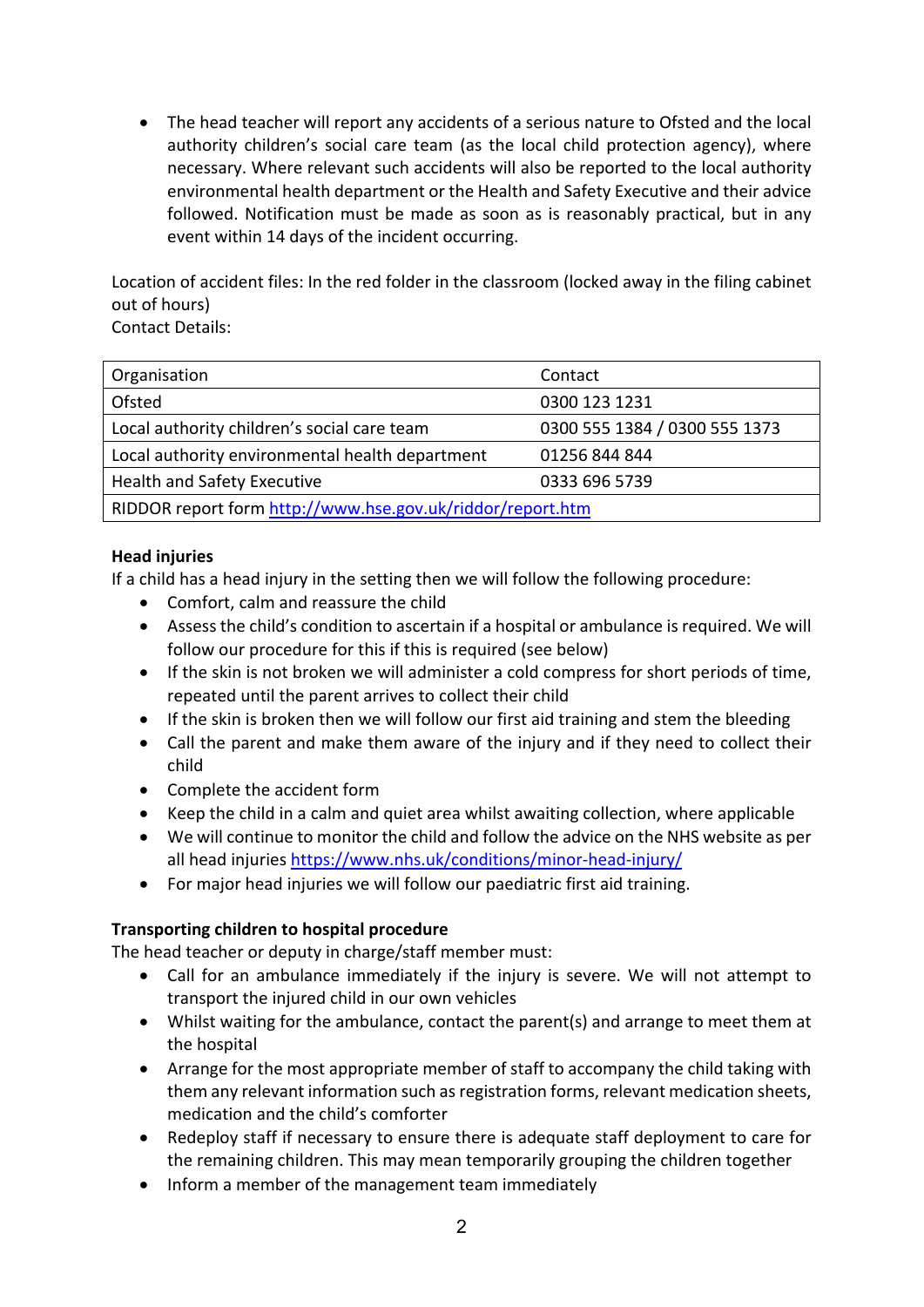*Grantham Farm Montessori School & The Children's House*

• Remain calm at all times. Children who witness an incident may well be affected by it and may need lots of cuddles and reassurance. Staff may also require additional support following the accident.

#### **First aid**

The first aid boxes are located in: the children's bathroom in the cupboards above the sinks marked 'First Aid'.

These are accessible at all times with appropriate content for use with children.

The appointed person responsible for first aid checks the contents of the boxes termly and replaces items that have been used or are out of date.

The staff first aid box is marked as such and is kept in the children's bathroom in the cupboards above the sinks marked 'First Aid'. This is kept out of reach of the children.

First aid boxes should only contain items permitted by the Health and Safety (First Aid) Regulations Act 1981, such as sterile dressings, bandages and eye pads. No other medical items, such as paracetamol should be kept in them.

## **The appointed person(s) responsible for first aid is Gitte Bailey**

All of the staff are trained in paediatric first aid and this training is updated every three years.

All first aid trained staff are listed. When children are taken on an outing away from our school, we will always ensure they are accompanied by at least one member of staff who is trained in first aid. A first aid box is taken on all outings, along with any medication that needs to be administered in an emergency, including inhalers etc.

## **Food Safety and play**

Children are supervised during meal times and food is adequately cut up to reduce the risk of choking. The use of food as a play material is discouraged. However, as we understand that learning experiences are provided through exploring different malleable materials the following may be used:

- Playdough
- Cornflour
- Dried pasta, rice and pulses.

These are risk assessed and presented differently to the way it would be presented for eating e.g. in trays,

Food items may also be incorporated into the role play area to enrich the learning experiences for children, e.g. fruits and vegetables. Children will be fully supervised during these activities. Food that could cause a choking hazard, including raw jelly is not used.